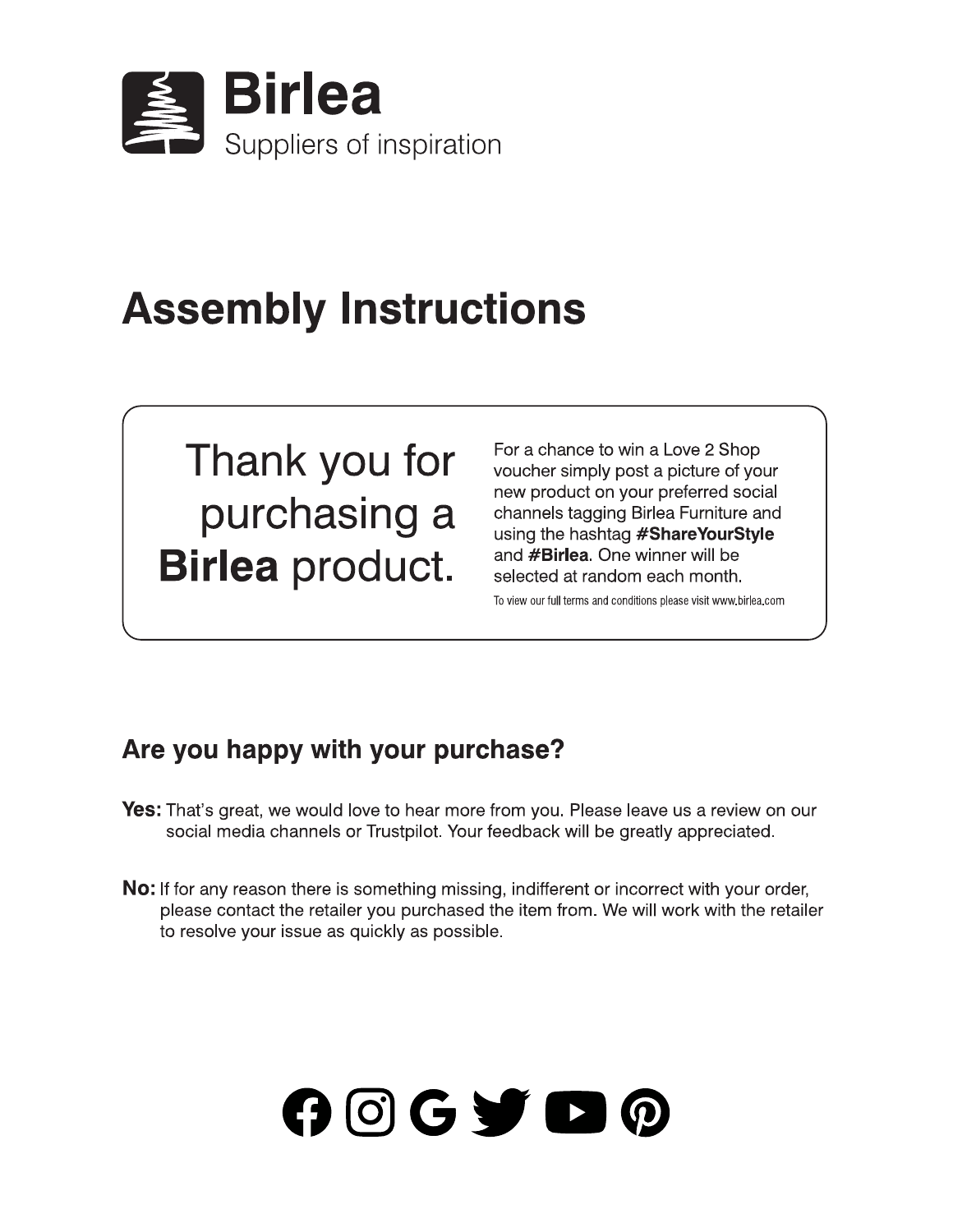



### ASSEMBLY INSTRUCTIONS HIGHGATE 2 DRAWER COFFEE TABLE

IMPORTANT: READ THESE INSTRUCTIONS CAREFULLY BEFORE ASSEMBLING OR USING YOUR HIGHGATE 2 DRAWER COFFEE TABLE.

PLEASE KEEP THESE INSTRUCTIONS FOR FUTURE REFERENCE.

HEALTH & SAFETY:

DO NOT use this item if any parts are missing, damaged or worn.

DO NOT use this item unless all fixings are secured.

Please keep small parts out of reach of children.

Always use on a level, even surface.

It is recommended that two people handle and assemble the item.

Birlea advise you use the wall straps provided to further enhance the safety of this product. CARE & MAINTENANCE:

Assemble in the room of use.

To avoid damages assemble the item on a soft, clean surface

Periodically check all screws & fixings to ensure they are secure.

DO NOT push the item as this will damage the base.

Always lift the item with two people to reposition.

Keep any sharp objects away from the item.

This product is manufactured in pine which is a wood with natural characteristics including knots, grains, clusters or indentations.

On unpacking the item you may notice an odour due to production processes but this will disappear after a period of time.

DO NOT place the item next to a radiator or direct sunlight - this item is susceptible to temperature change. It is recommended an even room temperature be maintained with no sudden fluctuations. DO NOT place hot or cold items directly onto the surface of the item as marking will occur

For general cleaning use a duster or damp cloth (almost dry) not wet - do not use soap and water, detergents, aerosol sprays or any polish as use of these materials would invalidate any claims. DO NOT place the item onto wet or damp flooring as staining may occur to the floor.





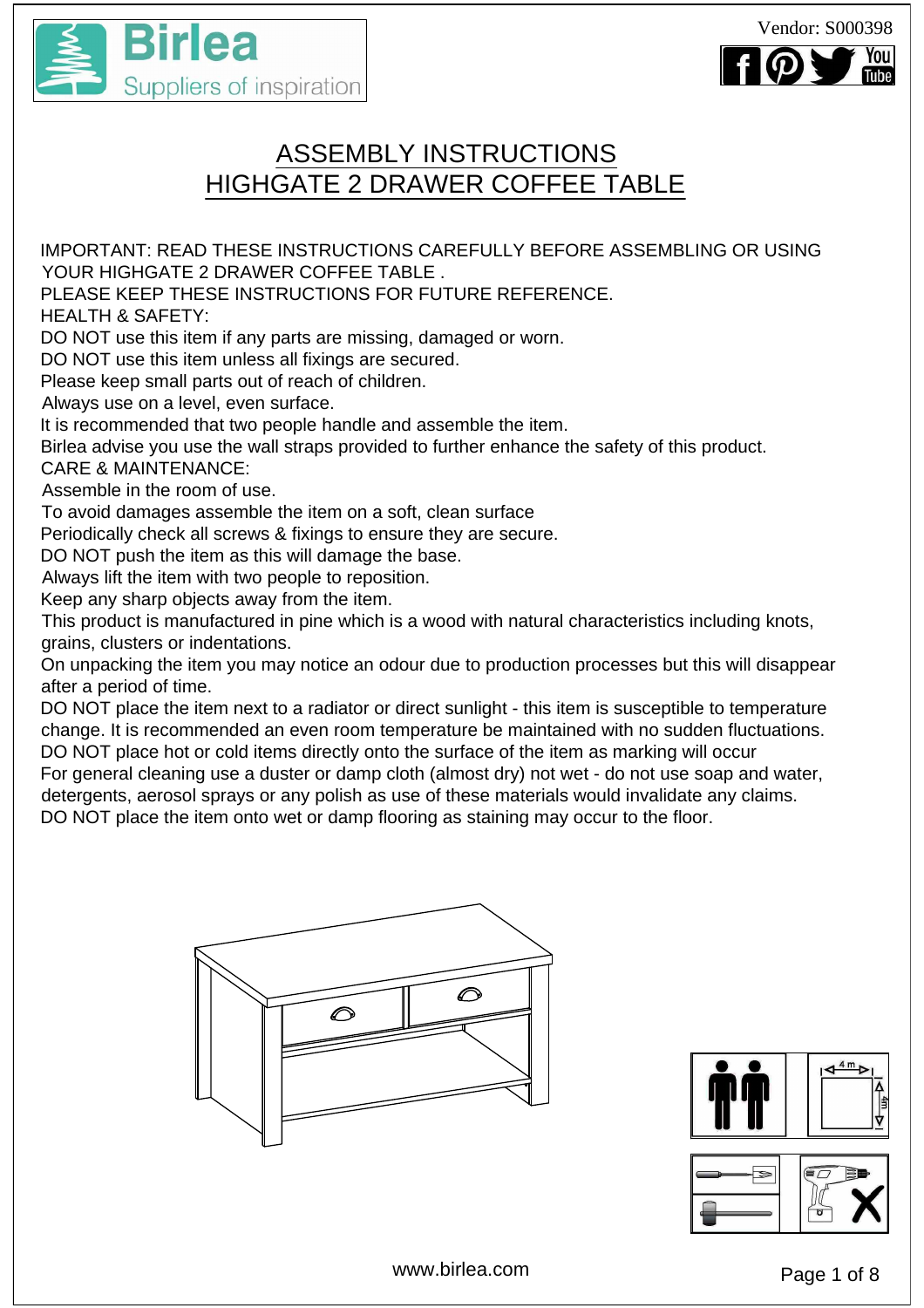

#### PARTS LIST

#### HARDWARE LIST: Carton 1 of 1

| Part            | Description                        | Qty            |    | Part   Description                           | Qty            |
|-----------------|------------------------------------|----------------|----|----------------------------------------------|----------------|
| 1               | <b>Top Panel</b>                   |                | A  | 魔<br>CAM NUT 15mm                            | 31             |
| 2               | Left Panel                         | 1              | B  | <b>CAM BOLT</b><br><b>ONEW</b>               | 31             |
| 3               | <b>Right Panel</b>                 |                | C  | WOOD DOWEL M6 x 25mm<br>⋐                    | 28             |
| $\overline{4}$  | <b>Bottom Panel</b>                |                | D  | CSK SCREW M4 x 38mm<br><b>Report Follows</b> | 8              |
| 5               | <b>Center Panel</b>                |                | Е  | CSK SCREW M3.5 x 12mm<br><b>RADIO</b>        | 24             |
| 6               | <b>Back Support Panel</b>          | 1              | F  | PAN HEAD SCREW M3.5 x 12mm<br>COMERCY        | $\overline{4}$ |
| 7               | <b>Front Support Panel</b>         |                | G  | <b>TXM MOON HANDLE</b><br>O                  | $\overline{2}$ |
| 8               | <b>Plinth Panel</b>                |                | H  | <b>METAL RUNNER TRUCK 14"</b>                | $\overline{2}$ |
| 9               | Left Front & Right Back Post Panel | 2              |    | <b>METAL RUNNER 14"</b>                      | $\overline{2}$ |
| 10 <sup>°</sup> | Right Front & Left Back Post Panel | 2              |    |                                              |                |
| 11              | <b>Drawer Front Panel</b>          | 2              | J  | $\mathcal{D}$<br><b>PVC NAIL</b>             | $\overline{4}$ |
| 12 <sup>2</sup> | <b>Drawer Back Panel</b>           | $\overline{2}$ | K. | CSK SCREW M4 x 45mm<br><b>Column</b>         | $\overline{2}$ |
|                 | 13   Drawer Left Panel             | 2              |    |                                              |                |
| 14              | <b>Drawer Right Panel</b>          | $\overline{2}$ |    |                                              |                |
| 15              | <b>Drawer Bottom Panel</b>         | 2              |    |                                              |                |
|                 |                                    |                |    |                                              |                |

\*\* You will need a screwdriver and a small mallet ( NOT provided)



\*\* WARNING: THE USE OF POWER TOOLS TO ASSEMBLE THIS PRODUCT WILL INVALIDATE ANY CLAIM AND MAY DAMAGE THIS PRODUCT MAKING IT UNSAFE.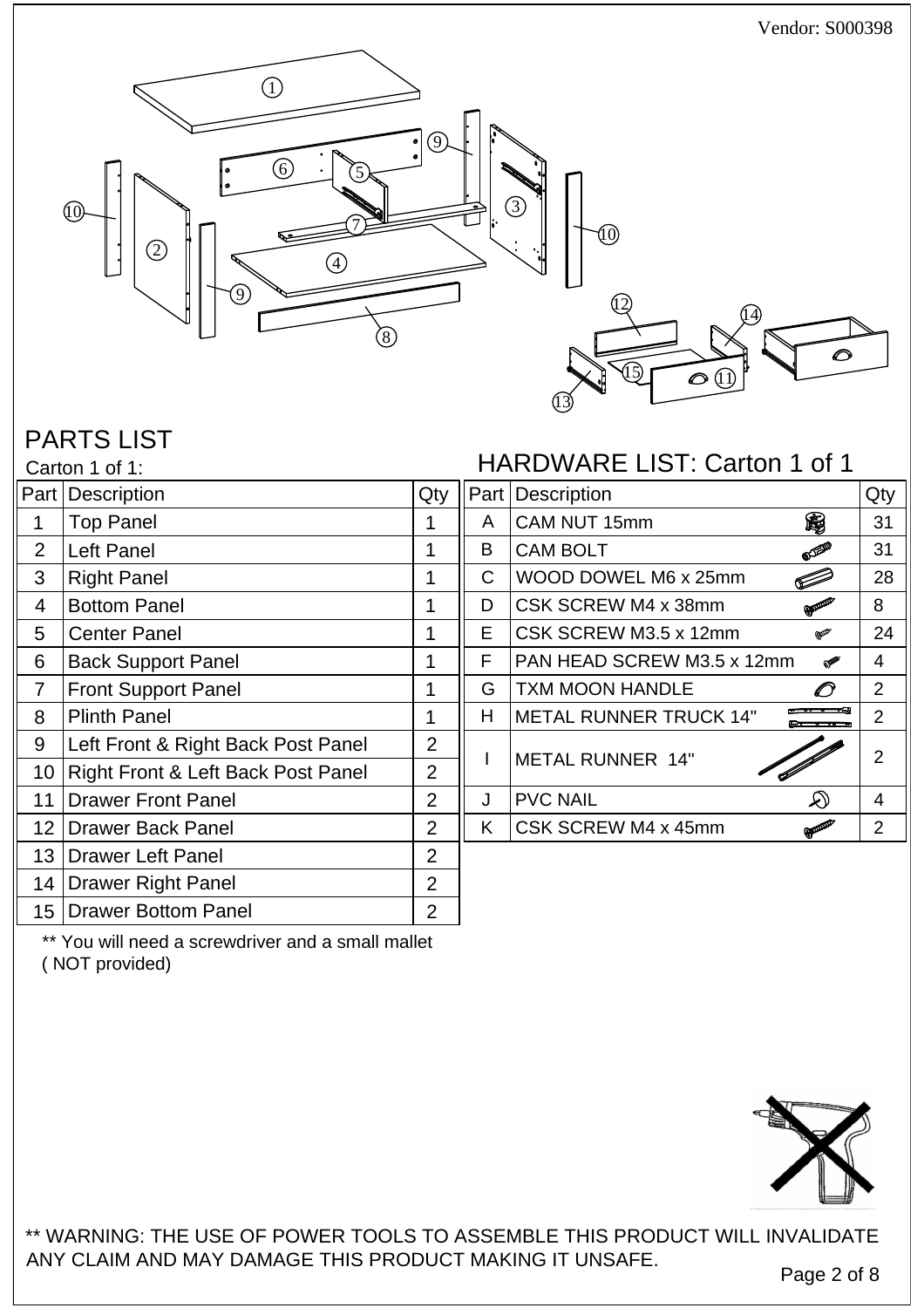

**1** A  $\bigotimes_{\alpha}$  19 Insert hardware part A & part B using a screwdriver (not provided). Insert hardware part C using a small mallet (not provided). **B**  $\sqrt{31}$  Insert hardware part J using a small mallet (not provided).  $\mathsf{C} \ \ \blacksquare$  27  $\mid$  Fix hardware H with screw E using screwdriver (not provided). Insert hardware part A & part B using a screwdriver (not provided).  $\overline{\mathsf{E}}$   $\overline{\mathsf{w}^*}$  12 DO NOT use any power tools as this may damage the frame and will invalidate any claim.

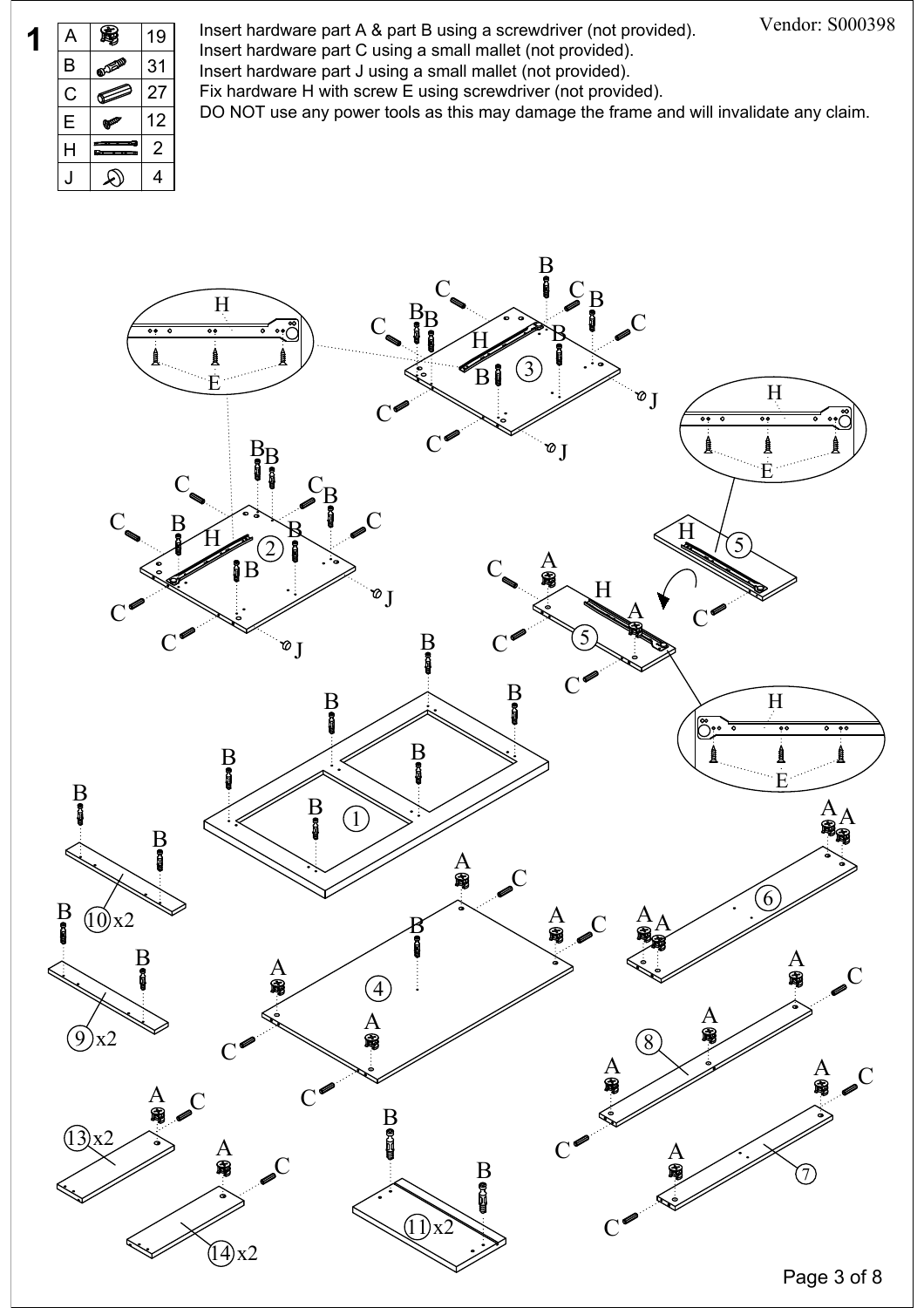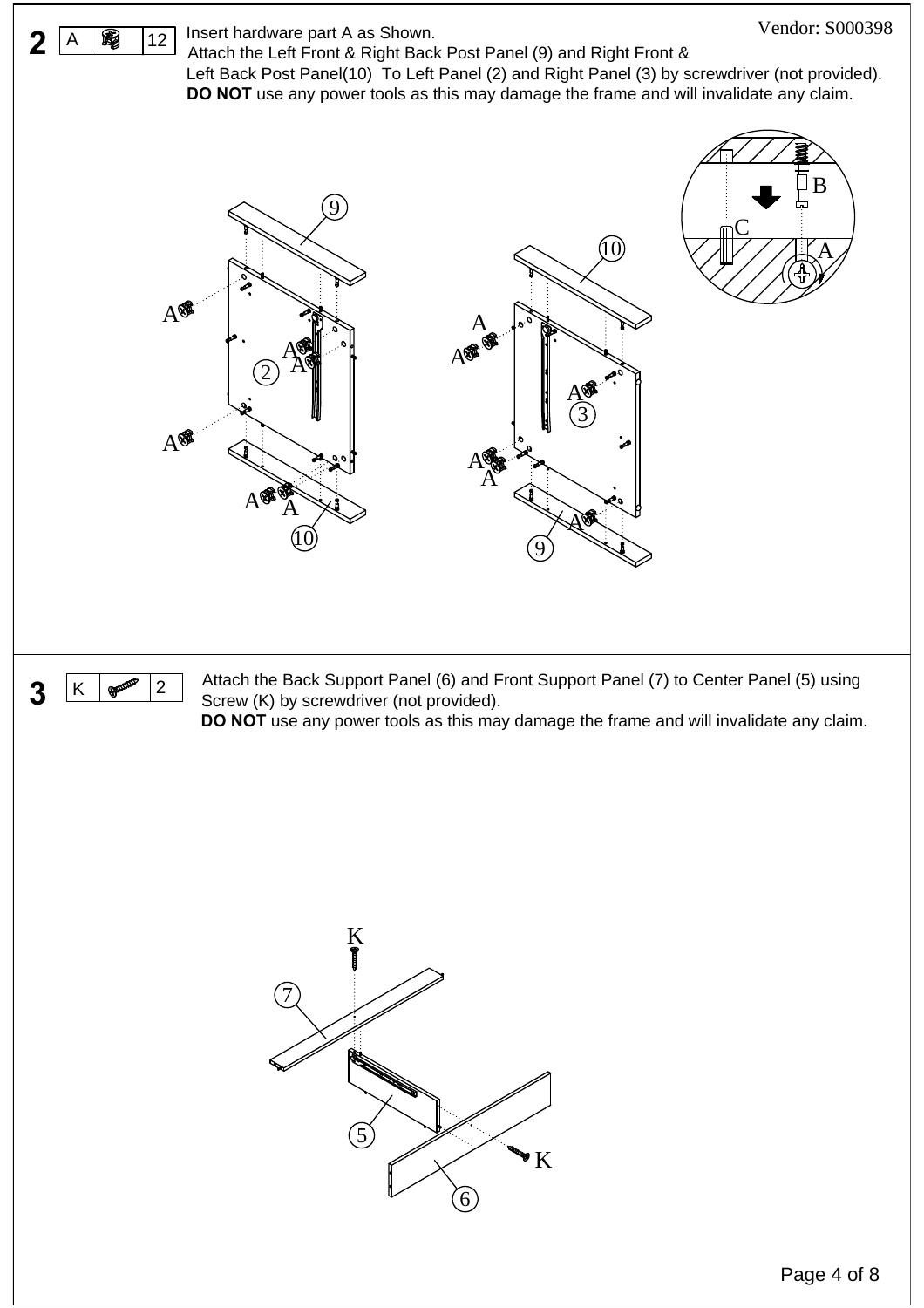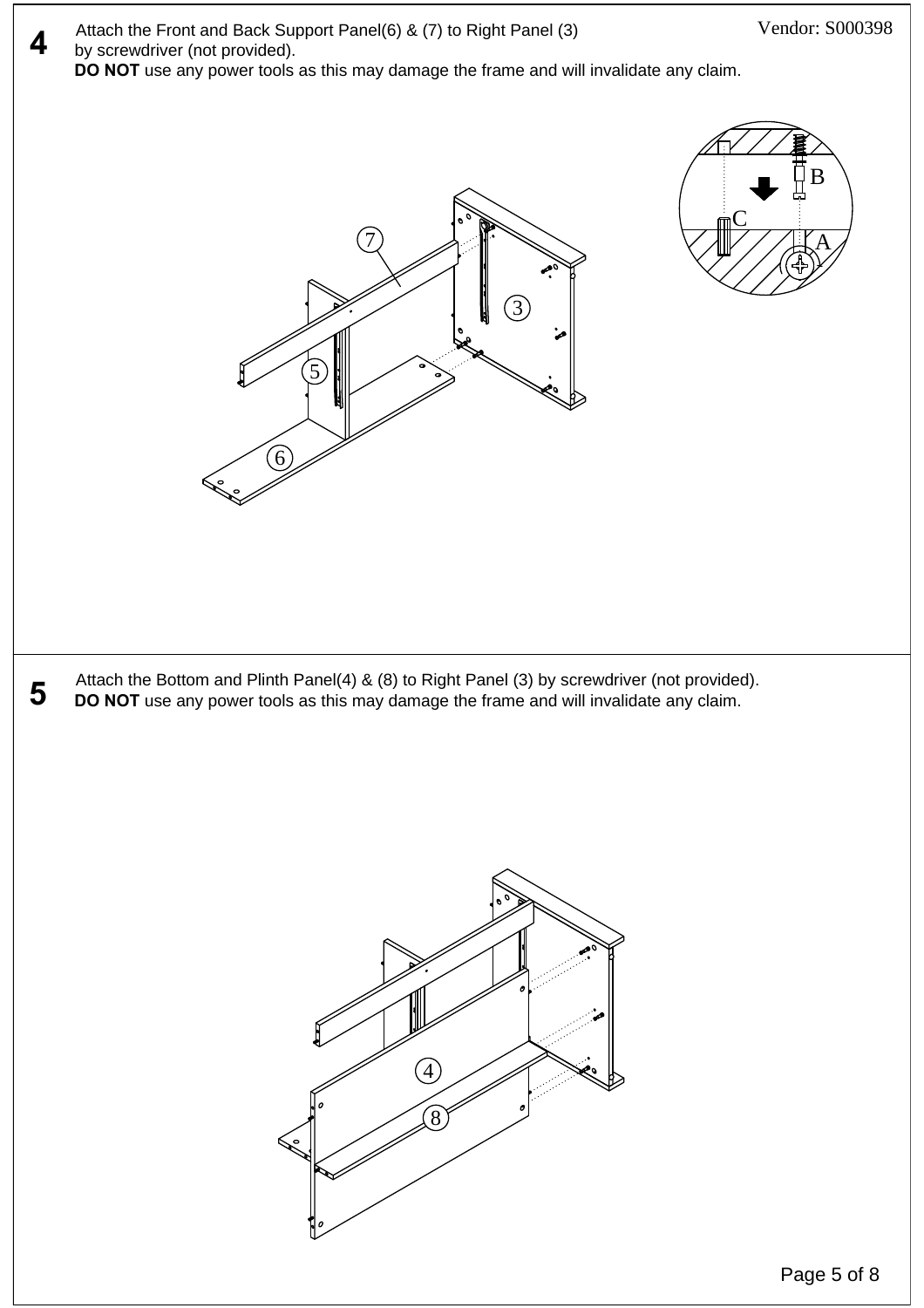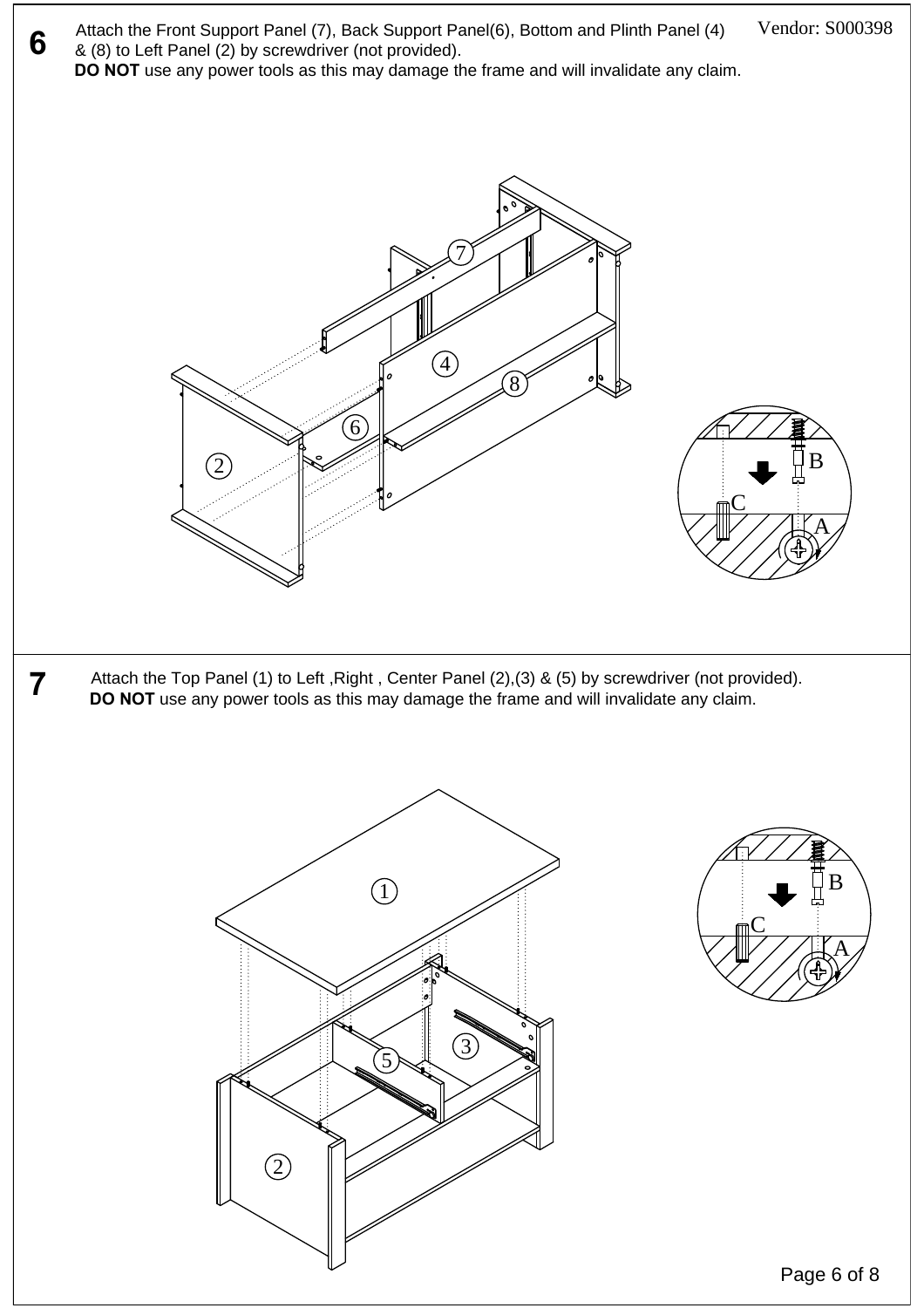



 $E \sim 12$  Insert Drawer Bottom Panel (15) as shown and fix Drawer Front Panel (11) by screwdriver (not provided).

Fix hardware (I) onto the Drawer Left Panel (13) and Drawer Right Panel (14) using screw (E) I 2 by screwdriver (not provided).

**DO NOT** use any power tools as this may damage the frame and will invalidate any claim.



Vendor: S000398